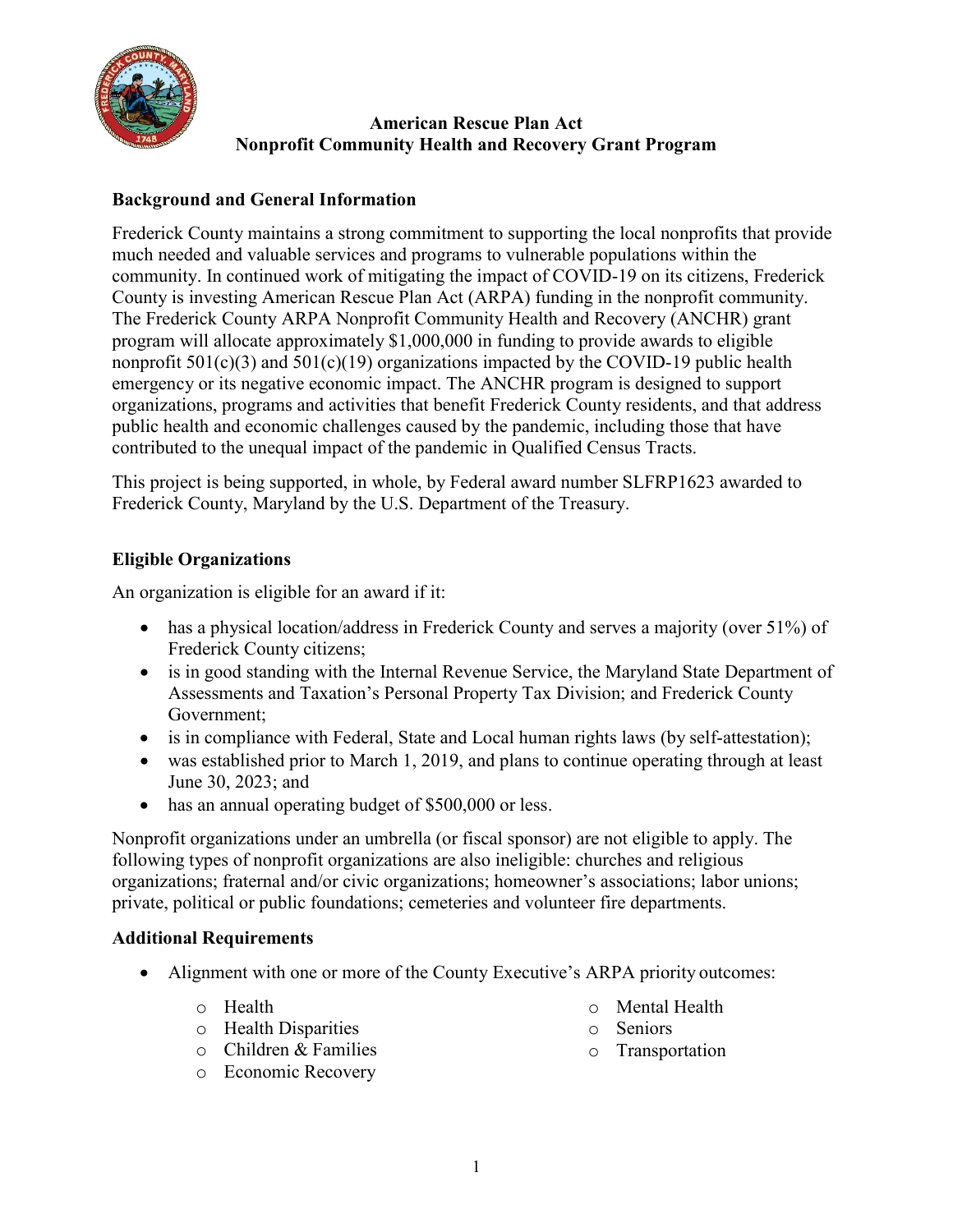- Demonstration of the impact from the COVID-19 public health emergency or its negative economic impacts such as:
	- o Decreased revenue (i.e., from donations or fees for service)
	- o Financial insecurity
	- o Increased costs (i.e., increased demand for service)
	- o Capacity to weather financial hardship
	- o Challenges covering payroll, rent or mortgage, and other operating costs
	- o Downsizing of staff and/or business services

Priority will be given to those nonprofit organizations that have not previously received other COVID-related relief funding, including, but not limited to, CARES Act, Maryland Nonprofit Recovery Initiative (NORI), Frederick County Nonprofit Bounce Back or Jump Start grant programs, or ARPA project/program funding.

## **Award Use**

Awardees may use funding from the ANCHR grant awards for:

- demonstrated need of operational expenses (resulting from revenue gaps/shortfalls and/or expense increases); or
- to expand or create programs to serve the community as a result of the COVID-19 pandemic.

### **Award Amounts**

The grant awards for the ANCHR program will be based on an organization's approved operating budget. Requests can range between \$5,000 and \$50,000, with a recommended target of 10% of the nonprofit organization's annual budget for fiscal year 2021.

## **Grant Period**

Beginning with the execution of a grant agreement with Frederick County and ending no later than June 30, 2023.

#### **Application Information**

The ANCHR application includes a request for finalized budget information (includes budgeted and actual revenue and expenditures) for fiscal years 2020 and 2021, and year-to-date fiscal year 2022 budget information (includes budgeted and actual revenue and expenditures). The application will request itemization of all COVID or other relief grants received. Organizations will also need to provide a PDF copy or screenshot of the good standing confirmation with the Maryland State Department of Assessments and Taxation, and a copy of the IRS Nonprofit Designation Letter.

## **Application Review Process**

A team of staff from the County's ARPA Project Review Committee will evaluate applications, verify eligibility requirements, and recommend award amounts. The Review Committee will make recommendations after considering the completeness of applications, organizational need,